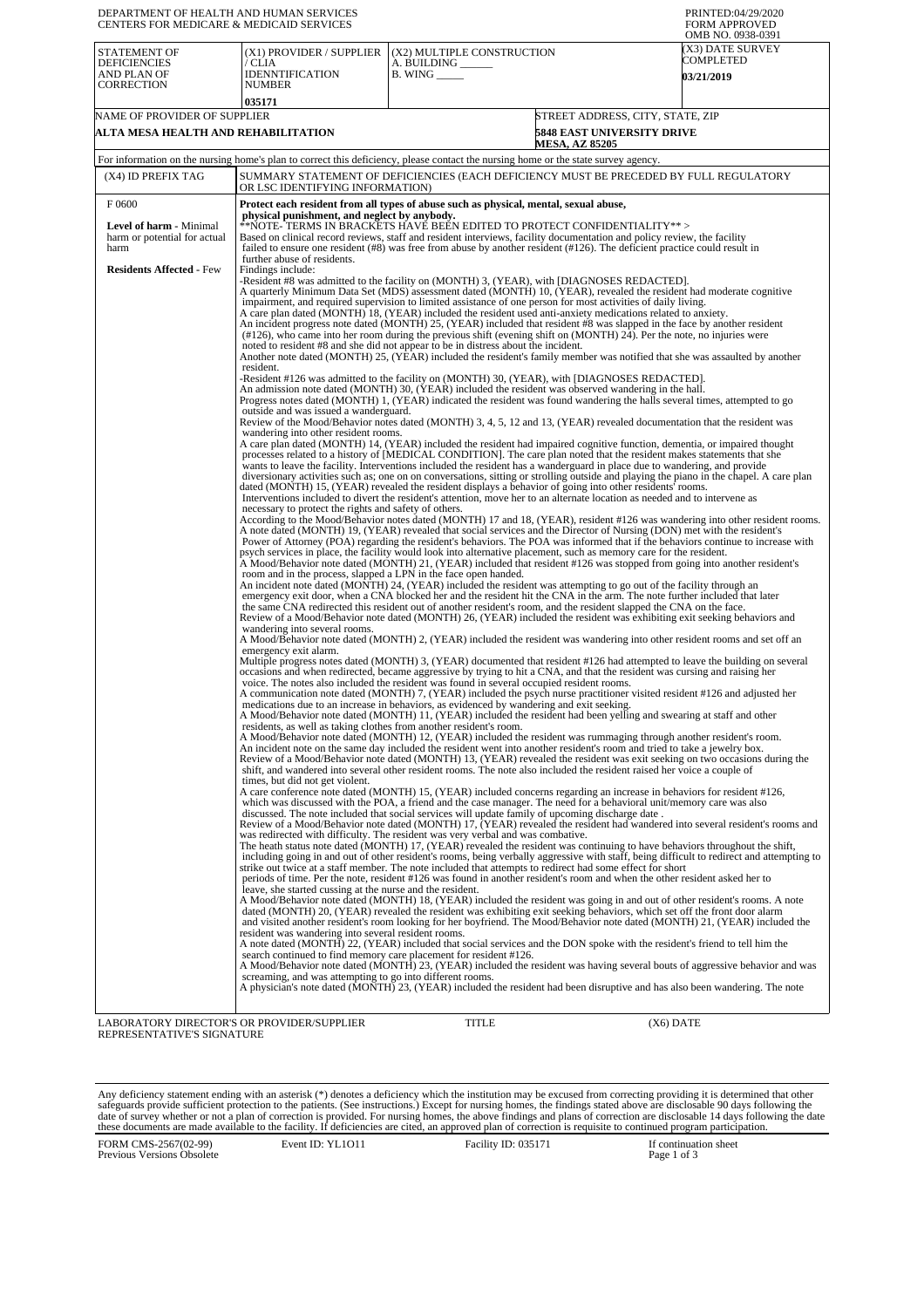| DEPARTMENT OF HEALTH AND HUMAN SERVICES<br>CENTERS FOR MEDICARE & MEDICAID SERVICES |                                                                                                                                                                                                                                                                                                                                                                                                                                                                                                                                                                                                                                                                                                                                                                                                                                                                                                                                                                                                                                                                                                                                                                                                                                                                                                                                                                                                                                                                                                                                                                                                                                                                                                                                                                                                                                                                                                                                                                                                                                                                                                                                                                                                                                                                                                                                                                                                                                                                                                                                                 |                                                                      |                                                                                                                                                                                                                                                                                                                                                                                                                                                                                                                                                                                                                                                                                                                                                                                                                                                                                                                                                                                                                                                                                                                                                                                                                                                                                                                                                                                                                                                                                                                                                                                                                                                                                                                                                                                                                                                                                                                                                                                                                                                                                                                                                                                                                                                                                                                                  | PRINTED:04/29/2020<br><b>FORM APPROVED</b><br>OMB NO. 0938-0391 |  |  |
|-------------------------------------------------------------------------------------|-------------------------------------------------------------------------------------------------------------------------------------------------------------------------------------------------------------------------------------------------------------------------------------------------------------------------------------------------------------------------------------------------------------------------------------------------------------------------------------------------------------------------------------------------------------------------------------------------------------------------------------------------------------------------------------------------------------------------------------------------------------------------------------------------------------------------------------------------------------------------------------------------------------------------------------------------------------------------------------------------------------------------------------------------------------------------------------------------------------------------------------------------------------------------------------------------------------------------------------------------------------------------------------------------------------------------------------------------------------------------------------------------------------------------------------------------------------------------------------------------------------------------------------------------------------------------------------------------------------------------------------------------------------------------------------------------------------------------------------------------------------------------------------------------------------------------------------------------------------------------------------------------------------------------------------------------------------------------------------------------------------------------------------------------------------------------------------------------------------------------------------------------------------------------------------------------------------------------------------------------------------------------------------------------------------------------------------------------------------------------------------------------------------------------------------------------------------------------------------------------------------------------------------------------|----------------------------------------------------------------------|----------------------------------------------------------------------------------------------------------------------------------------------------------------------------------------------------------------------------------------------------------------------------------------------------------------------------------------------------------------------------------------------------------------------------------------------------------------------------------------------------------------------------------------------------------------------------------------------------------------------------------------------------------------------------------------------------------------------------------------------------------------------------------------------------------------------------------------------------------------------------------------------------------------------------------------------------------------------------------------------------------------------------------------------------------------------------------------------------------------------------------------------------------------------------------------------------------------------------------------------------------------------------------------------------------------------------------------------------------------------------------------------------------------------------------------------------------------------------------------------------------------------------------------------------------------------------------------------------------------------------------------------------------------------------------------------------------------------------------------------------------------------------------------------------------------------------------------------------------------------------------------------------------------------------------------------------------------------------------------------------------------------------------------------------------------------------------------------------------------------------------------------------------------------------------------------------------------------------------------------------------------------------------------------------------------------------------|-----------------------------------------------------------------|--|--|
| <b>STATEMENT OF</b><br><b>DEFICIENCIES</b><br>AND PLAN OF<br><b>CORRECTION</b>      | (X1) PROVIDER / SUPPLIER<br>/ CLIA<br><b>IDENNTIFICATION</b><br><b>NUMBER</b><br>035171                                                                                                                                                                                                                                                                                                                                                                                                                                                                                                                                                                                                                                                                                                                                                                                                                                                                                                                                                                                                                                                                                                                                                                                                                                                                                                                                                                                                                                                                                                                                                                                                                                                                                                                                                                                                                                                                                                                                                                                                                                                                                                                                                                                                                                                                                                                                                                                                                                                         | (X2) MULTIPLE CONSTRUCTION<br>A. BUILDING _<br><b>B.</b> WING ______ |                                                                                                                                                                                                                                                                                                                                                                                                                                                                                                                                                                                                                                                                                                                                                                                                                                                                                                                                                                                                                                                                                                                                                                                                                                                                                                                                                                                                                                                                                                                                                                                                                                                                                                                                                                                                                                                                                                                                                                                                                                                                                                                                                                                                                                                                                                                                  | (X3) DATE SURVEY<br>COMPLETED<br><b>03/21/2019</b>              |  |  |
|                                                                                     | NAME OF PROVIDER OF SUPPLIER<br>STREET ADDRESS, CITY, STATE, ZIP<br>ALTA MESA HEALTH AND REHABILITATION<br><b>5848 EAST UNIVERSITY DRIVE</b><br><b>MESA, AZ 85205</b>                                                                                                                                                                                                                                                                                                                                                                                                                                                                                                                                                                                                                                                                                                                                                                                                                                                                                                                                                                                                                                                                                                                                                                                                                                                                                                                                                                                                                                                                                                                                                                                                                                                                                                                                                                                                                                                                                                                                                                                                                                                                                                                                                                                                                                                                                                                                                                           |                                                                      |                                                                                                                                                                                                                                                                                                                                                                                                                                                                                                                                                                                                                                                                                                                                                                                                                                                                                                                                                                                                                                                                                                                                                                                                                                                                                                                                                                                                                                                                                                                                                                                                                                                                                                                                                                                                                                                                                                                                                                                                                                                                                                                                                                                                                                                                                                                                  |                                                                 |  |  |
| (X4) ID PREFIX TAG                                                                  | For information on the nursing home's plan to correct this deficiency, please contact the nursing home or the state survey agency.                                                                                                                                                                                                                                                                                                                                                                                                                                                                                                                                                                                                                                                                                                                                                                                                                                                                                                                                                                                                                                                                                                                                                                                                                                                                                                                                                                                                                                                                                                                                                                                                                                                                                                                                                                                                                                                                                                                                                                                                                                                                                                                                                                                                                                                                                                                                                                                                              |                                                                      | SUMMARY STATEMENT OF DEFICIENCIES (EACH DEFICIENCY MUST BE PRECEDED BY FULL REGULATORY                                                                                                                                                                                                                                                                                                                                                                                                                                                                                                                                                                                                                                                                                                                                                                                                                                                                                                                                                                                                                                                                                                                                                                                                                                                                                                                                                                                                                                                                                                                                                                                                                                                                                                                                                                                                                                                                                                                                                                                                                                                                                                                                                                                                                                           |                                                                 |  |  |
| F0600                                                                               | OR LSC IDENTIFYING INFORMATION)<br>(continued from page 1)                                                                                                                                                                                                                                                                                                                                                                                                                                                                                                                                                                                                                                                                                                                                                                                                                                                                                                                                                                                                                                                                                                                                                                                                                                                                                                                                                                                                                                                                                                                                                                                                                                                                                                                                                                                                                                                                                                                                                                                                                                                                                                                                                                                                                                                                                                                                                                                                                                                                                      |                                                                      |                                                                                                                                                                                                                                                                                                                                                                                                                                                                                                                                                                                                                                                                                                                                                                                                                                                                                                                                                                                                                                                                                                                                                                                                                                                                                                                                                                                                                                                                                                                                                                                                                                                                                                                                                                                                                                                                                                                                                                                                                                                                                                                                                                                                                                                                                                                                  |                                                                 |  |  |
| Level of harm - Minimal<br>harm or potential for actual<br>harm                     | included a psych evaluation had been ordered.                                                                                                                                                                                                                                                                                                                                                                                                                                                                                                                                                                                                                                                                                                                                                                                                                                                                                                                                                                                                                                                                                                                                                                                                                                                                                                                                                                                                                                                                                                                                                                                                                                                                                                                                                                                                                                                                                                                                                                                                                                                                                                                                                                                                                                                                                                                                                                                                                                                                                                   |                                                                      | Review of a facility's investigation revealed that on (MONTH) 24, (YEAR) around 8:00 p.m., a licensed practicable nurse<br>(LPN/staff #31) who was on duty was notified by resident #8 that resident #126 slapped her on the face. Per the report,<br>resident #126 stopped in front of resident #8's door and wanted to come inside the room, but resident #8 would not let her                                                                                                                                                                                                                                                                                                                                                                                                                                                                                                                                                                                                                                                                                                                                                                                                                                                                                                                                                                                                                                                                                                                                                                                                                                                                                                                                                                                                                                                                                                                                                                                                                                                                                                                                                                                                                                                                                                                                                 |                                                                 |  |  |
| <b>Residents Affected - Few</b>                                                     | in as they were not roommates, and resident #126 slapped her on the face, and then continued walking down the hall. The<br>report included that resident #126 was discharged from the facility later that evening around 10:00 p.m. The investigation<br>included the incident was not witnessed by staff or other residents.<br>A health status note dated (MONTH) 24, (YEAR) included that resident #126 was being sent to the hospital for aggressive<br>behavior and combativeness, as she had slapped resident #8.<br>In an interview with resident #8 on (MONTH) 18, 2019 at 9:09 a.m., she stated that there was a resident about a year ago,<br>who hit her in the right eye. She stated she didn't remember the name of the resident, but she is no longer in the<br>facility. Resident #8 stated that she was in the doorway and resident #126 came to her room looking for her keys and wanted to get in<br>her room, but she wouldn't let her pass, so resident #8 hit her. Resident #8 stated that after the incident, she<br>put on her call light and told the LPN who was working that evening about the incident.<br>An interview with staff #31 was conducted on (MONTH) 20, 2019 at 2:45 p.m. She stated that she was the nurse working that<br>evening. She stated resident #8 put on her call light and when she answered it, resident #8 told her that resident #126 had slapped her,<br>because she would not let resident #126 into her room. Staff #31 stated that she immediately informed the<br>Director of Nursing (DON/staff #29) of the incident.<br>An interview with staff #29 was conducted on (MONTH) 20, 2019 at 8:45 a.m., who stated that resident #126 had been having<br>some behaviors and psych was involved. She stated resident #126's POA was very involved and the facility was working with<br>him and the provider to get her behaviors managed.<br>Review of a policy titled, Abuse and Neglect dated (MONTH) (YEAR) included The resident has the right to be free from abuse<br>Residents must not be subjected to abuse by anyone, including, but not limited to, location employees, other residents,<br>consultants or volunteers, employees of other agencies serving the resident, family members or legal guardians, friends or<br>other individuals. The purpose of the policy was to identify and remedy any abusive situations and to prevent further<br>injuries. The policy further included that with allegations of resident to resident abuse, the residents will be separated |                                                                      |                                                                                                                                                                                                                                                                                                                                                                                                                                                                                                                                                                                                                                                                                                                                                                                                                                                                                                                                                                                                                                                                                                                                                                                                                                                                                                                                                                                                                                                                                                                                                                                                                                                                                                                                                                                                                                                                                                                                                                                                                                                                                                                                                                                                                                                                                                                                  |                                                                 |  |  |
| F 0602<br>Level of harm - Minimal                                                   | immediately and both ensured a safe environment.<br>Protect each resident from the wrongful use of the resident's belongings or money.                                                                                                                                                                                                                                                                                                                                                                                                                                                                                                                                                                                                                                                                                                                                                                                                                                                                                                                                                                                                                                                                                                                                                                                                                                                                                                                                                                                                                                                                                                                                                                                                                                                                                                                                                                                                                                                                                                                                                                                                                                                                                                                                                                                                                                                                                                                                                                                                          |                                                                      | **NOTE- TERMS IN BRACKETS HĀVE BEEN EDITED TO PROTĒCT CONFIDENTIALITY**><br>Based on clinical record reviews, staff interviews, review of facility documentation and policies and procedures, the                                                                                                                                                                                                                                                                                                                                                                                                                                                                                                                                                                                                                                                                                                                                                                                                                                                                                                                                                                                                                                                                                                                                                                                                                                                                                                                                                                                                                                                                                                                                                                                                                                                                                                                                                                                                                                                                                                                                                                                                                                                                                                                                |                                                                 |  |  |
| harm or potential for actual<br>harm                                                | Findings include:                                                                                                                                                                                                                                                                                                                                                                                                                                                                                                                                                                                                                                                                                                                                                                                                                                                                                                                                                                                                                                                                                                                                                                                                                                                                                                                                                                                                                                                                                                                                                                                                                                                                                                                                                                                                                                                                                                                                                                                                                                                                                                                                                                                                                                                                                                                                                                                                                                                                                                                               |                                                                      | facility failed to ensure that three resident's (#2, #76 and #226) medications were not misappropriated.                                                                                                                                                                                                                                                                                                                                                                                                                                                                                                                                                                                                                                                                                                                                                                                                                                                                                                                                                                                                                                                                                                                                                                                                                                                                                                                                                                                                                                                                                                                                                                                                                                                                                                                                                                                                                                                                                                                                                                                                                                                                                                                                                                                                                         |                                                                 |  |  |
| <b>Residents Affected - Some</b>                                                    | -Resident #2 was admitted on (MONTH) 10, 2013, with [DIAGNOSES REDACTED].<br>The physician's orders [REDACTED].<br>A review of the resident's MAR (Medication Administration Record) for (MONTH) (YEAR), revealed the resident received<br>[MEDICATION NAME]-[MEDICATION NAME] 5-325 mg per the physician's orders [REDACTED].<br>-Resident #76 was admitted (MONTH) 10, (YEAR), with [DIAGNOSES REDACTED].<br>A review of the resident's clinical record revealed a physician's orders [REDACTED]. This order was discontinued on (MONTH)<br>10, (YEAR).<br>A physician's orders [REDACTED]. This order was discontinued on (MONTH) 14, (YEAR) and replaced with an oral/liquid<br>medication.<br>Review of the resident's MAR for (MONTH) (YEAR), revealed the resident received these medications from (MONTH) 1-18,<br>(YEAR). Review of the facility's investigative documentation regarding the misappropriation of medications for resident #2 and #76,                                                                                                                                                                                                                                                                                                                                                                                                                                                                                                                                                                                                                                                                                                                                                                                                                                                                                                                                                                                                                                                                                                                                                                                                                                                                                                                                                                                                                                                                                                                                                                                  |                                                                      |                                                                                                                                                                                                                                                                                                                                                                                                                                                                                                                                                                                                                                                                                                                                                                                                                                                                                                                                                                                                                                                                                                                                                                                                                                                                                                                                                                                                                                                                                                                                                                                                                                                                                                                                                                                                                                                                                                                                                                                                                                                                                                                                                                                                                                                                                                                                  |                                                                 |  |  |
|                                                                                     | pack<br>for the [MEDICATION NAME]-[MEDICATION NAME] was not found.                                                                                                                                                                                                                                                                                                                                                                                                                                                                                                                                                                                                                                                                                                                                                                                                                                                                                                                                                                                                                                                                                                                                                                                                                                                                                                                                                                                                                                                                                                                                                                                                                                                                                                                                                                                                                                                                                                                                                                                                                                                                                                                                                                                                                                                                                                                                                                                                                                                                              |                                                                      | revealed that on (MONTH) 18, (YEAR) a RN (Registered Nurse/staff #15) and a LPN (Licensed Practical Nurse/staff #16)<br>reported that a 30 pill card of MS and the corresponding control sheet for resident #76 was missing from the medication<br>cart, as well as a 30 pill card of [MEDICATION NAME]-[MEDICATION NAME] and the corresponding control sheet for resident<br>#2. A binder belonging to a RN (staff #66) was found and contained the empty bubble pack for the MS, the corresponding control<br>sheet for resident #76 and the control sheet for the [MEDICATION NAME]-[MEDICATION NAME] for resident #2. The bubble                                                                                                                                                                                                                                                                                                                                                                                                                                                                                                                                                                                                                                                                                                                                                                                                                                                                                                                                                                                                                                                                                                                                                                                                                                                                                                                                                                                                                                                                                                                                                                                                                                                                                             |                                                                 |  |  |
|                                                                                     | was away, but was told the DNS would be back on (MONTH) 19, (YEAR).                                                                                                                                                                                                                                                                                                                                                                                                                                                                                                                                                                                                                                                                                                                                                                                                                                                                                                                                                                                                                                                                                                                                                                                                                                                                                                                                                                                                                                                                                                                                                                                                                                                                                                                                                                                                                                                                                                                                                                                                                                                                                                                                                                                                                                                                                                                                                                                                                                                                             |                                                                      | Further review of the facility's investigative report included a written statement from staff #66 dated (MONTH) 19, (YEAR).<br>Staff #66 reported that she had found an empty card of MS ER 15 mg tablets in the bottom of the 300 hall med cart and that<br>there was a corresponding count sheet, which noted that the card was new with 30 tablets delivered. She reported that there was also a<br>count sheet for [MEDICATION NAME]-[MEDICATION NAME] 5-325 mg, which noted that the corresponding card contained<br>30 tablets, however the card was not found. The statement included the removal of the card and sheets and that she placed<br>them in a clipboard which holds paperwork, with the intent of bringing them to the DNS (Director of Nursing services/staff<br>#29) upon her return, as she was out of town on a work-related meeting. Staff #66 stated that the clipboard was<br>accidentally left in the CNA (Certified Nursing Assistant) fridge room, where it was apparently found and gone through, and then<br>brought to the attention of Human Resources. Staff #66 reported that she had mentioned to another nurse that the<br>sheets in the narcotic record should be counted, because she felt like maybe some sheets have come up missing and they<br>should be counting them anyway. Per the statement, staff #66 was unsure who to bring this issue to as the management team<br>An interview was conducted with the DNS (staff #29) on (MONTH) 19, 2019 at 1:01 p.m. Staff #29 was not able to remember if<br>she was away from the building when the incident was originally reported. Staff #29 said that staff #16 had reported the<br>missing narcotics card and control sheets, as she had been the one who had signed them in the night before. Staff #29<br>stated that an empty medication card and the corresponding control sheet, as well as another control sheet had been found<br>in a binder belonging to staff #66. Staff #29 stated that when she interviewed staff #66, staff #66 stated that she had<br>found the empty medication card and blank control sheets in the bottom drawer of the 300 hallway medication cart. Staff #29 stated<br>that staff #66 was taken for drug testing which was negative, and that staff #66 was suspended pending completion of the |                                                                 |  |  |
|                                                                                     | medications were missing.<br>Neither resident #2 or #76 missed any doses of their medications, as the result of this incident.<br>disconnected.<br>Review of the clinical record revealed a physician's orders [REDACTED].                                                                                                                                                                                                                                                                                                                                                                                                                                                                                                                                                                                                                                                                                                                                                                                                                                                                                                                                                                                                                                                                                                                                                                                                                                                                                                                                                                                                                                                                                                                                                                                                                                                                                                                                                                                                                                                                                                                                                                                                                                                                                                                                                                                                                                                                                                                      |                                                                      | investigation. The investigation was inconclusive as to whether staff #66 had misappropriated the medications, however, the<br>On (MONTH) 20, 2019 at 9:54 a.m. a telephone interview was attempted with staff #66, however; the telephone number had been<br>-Resident #226 was admitted to the facility on (MONTH) 20, (YEAR), with [DIAGNOSES REDACTED].                                                                                                                                                                                                                                                                                                                                                                                                                                                                                                                                                                                                                                                                                                                                                                                                                                                                                                                                                                                                                                                                                                                                                                                                                                                                                                                                                                                                                                                                                                                                                                                                                                                                                                                                                                                                                                                                                                                                                                      |                                                                 |  |  |
|                                                                                     | ordered for the month.<br>containing<br>and signed for by a RN (staff #66).                                                                                                                                                                                                                                                                                                                                                                                                                                                                                                                                                                                                                                                                                                                                                                                                                                                                                                                                                                                                                                                                                                                                                                                                                                                                                                                                                                                                                                                                                                                                                                                                                                                                                                                                                                                                                                                                                                                                                                                                                                                                                                                                                                                                                                                                                                                                                                                                                                                                     |                                                                      | Review of the MAR for (MONTH) (YEAR) revealed that resident #226 received all scheduled doses of [MEDICATION NAME] as<br>Review of the pharmacy documentation revealed that on (MONTH) 23, (YEAR), a delivery of [MEDICATION NAME] 10 mg<br>90 tablets for resident #226 was delivered to the facility at 10:14 p.m. The pharmacy documentation showed it was received<br>Review of the facility's investigative documentation revealed that on the morning of (MONTH) 24, (YEAR) during the narcotic<br>count at shift change, a bubble pack containing eight [MEDICATION NAME] for resident #226 was missing. Staff #66 who was<br>working the night shift was unable to explain what happened to the medication to the oncoming nurse (staff #30). Staff #30<br>conducted a search for the missing medication and found the empty bubble pack of [MEDICATION NAME] sitting next to staff<br>#66's belonging in the chart room. Staff #30 then called the Director of Nursing (staff #29) at approximately 7:00 a.m. to<br>notify her of the missing narcotics. Staff #29 instructed staff #30 to contact the Administrator (staff #68).<br>Further review of facility's investigative documentation revealed an in-person interview was conducted with staff #66, by<br>the Administrator and Human Resources (HR/staff #17). Staff #66 stated that the evening RN (staff #15) on (MONTH) 23,<br>(YEAR) told her that the [MEDICATION NAME] for resident #226 was running low and would need to be reordered. Staff #66<br>stated she removed the card of eight [MEDICATION NAME] from the cart and placed it in the chart room (which is an unlocked<br>room for nurses and CNA's to chart) at that time. Staff #66 stated the [MEDICATION NAME] arrived from the pharmacy<br>immediately afterwards so the medication did not need to be reordered, and that she did not give the card which she had                                                                                                                                                                                                                                                                                                                                                                                                                        |                                                                 |  |  |
|                                                                                     |                                                                                                                                                                                                                                                                                                                                                                                                                                                                                                                                                                                                                                                                                                                                                                                                                                                                                                                                                                                                                                                                                                                                                                                                                                                                                                                                                                                                                                                                                                                                                                                                                                                                                                                                                                                                                                                                                                                                                                                                                                                                                                                                                                                                                                                                                                                                                                                                                                                                                                                                                 |                                                                      |                                                                                                                                                                                                                                                                                                                                                                                                                                                                                                                                                                                                                                                                                                                                                                                                                                                                                                                                                                                                                                                                                                                                                                                                                                                                                                                                                                                                                                                                                                                                                                                                                                                                                                                                                                                                                                                                                                                                                                                                                                                                                                                                                                                                                                                                                                                                  |                                                                 |  |  |